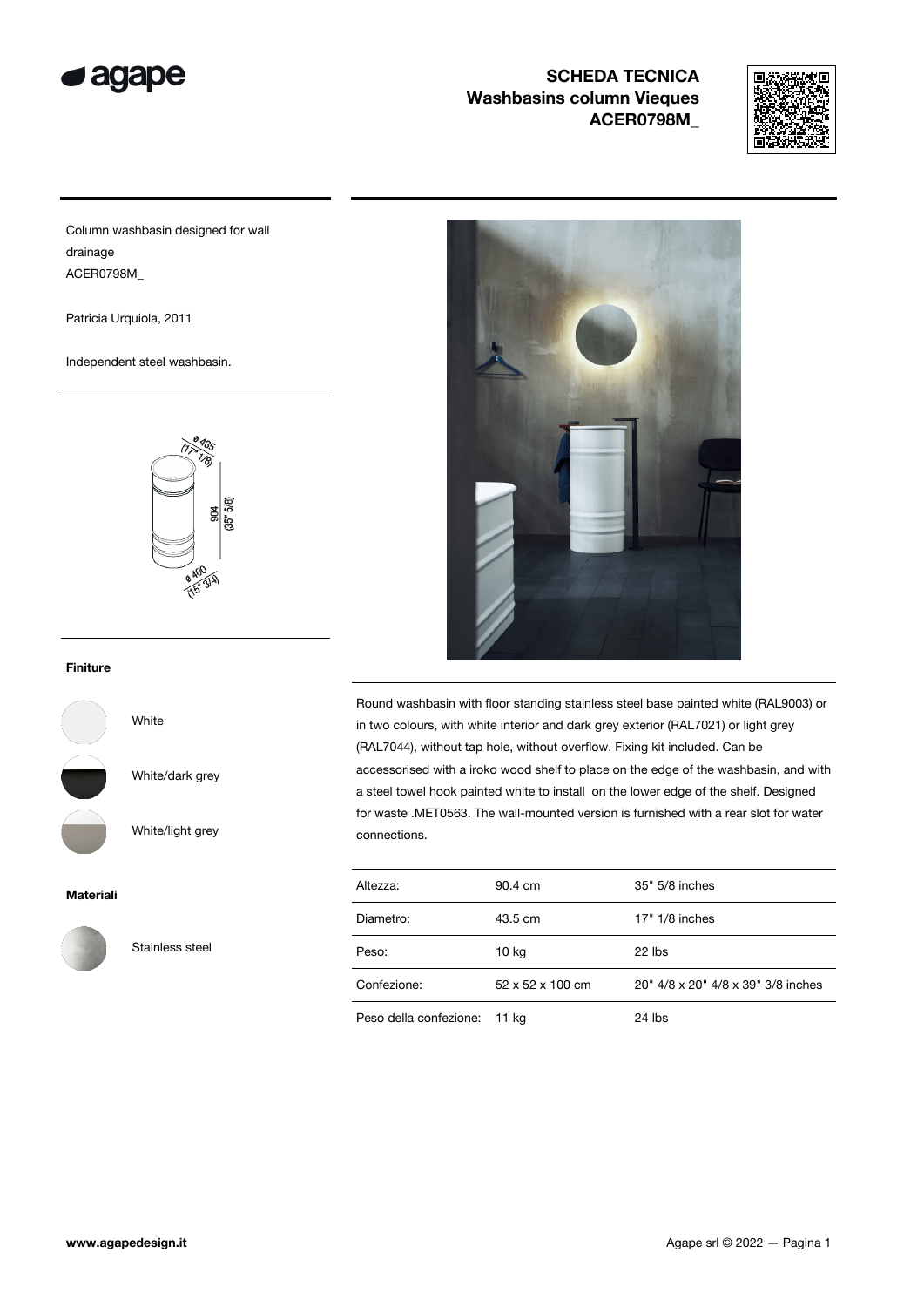



### **Main dimensions**



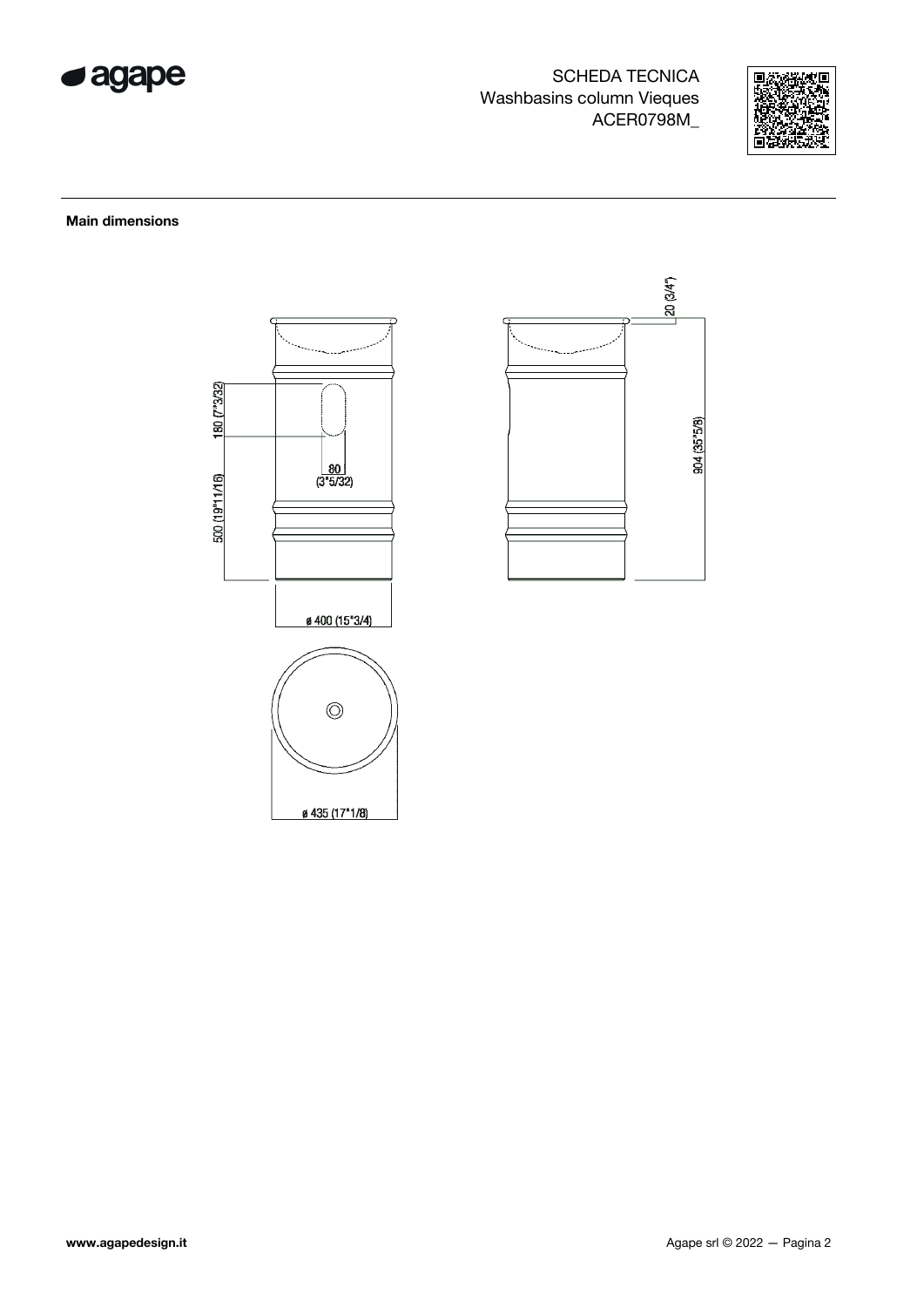



Installation notes



|                |                       | Α           |
|----------------|-----------------------|-------------|
| FZ2            | AFF7004               | 190 (7"4/8) |
|                | ARUB146               | 225 (8"7/8) |
|                | <b>MEMORY AMEM323</b> | 225 (8"7/8) |
|                | <b>ARUB1092</b>       | 225 (8"7/8) |
| <b>SEN</b>     | ASEN0962N             | 225 (8"7/8) |
| <b>SOLIARE</b> | <b>ARLIB1096</b>      | 190 (7"4/8) |
|                | ARUB1020*             | 225 (8"7/8) |

\*ad esaurimento / while stocks last